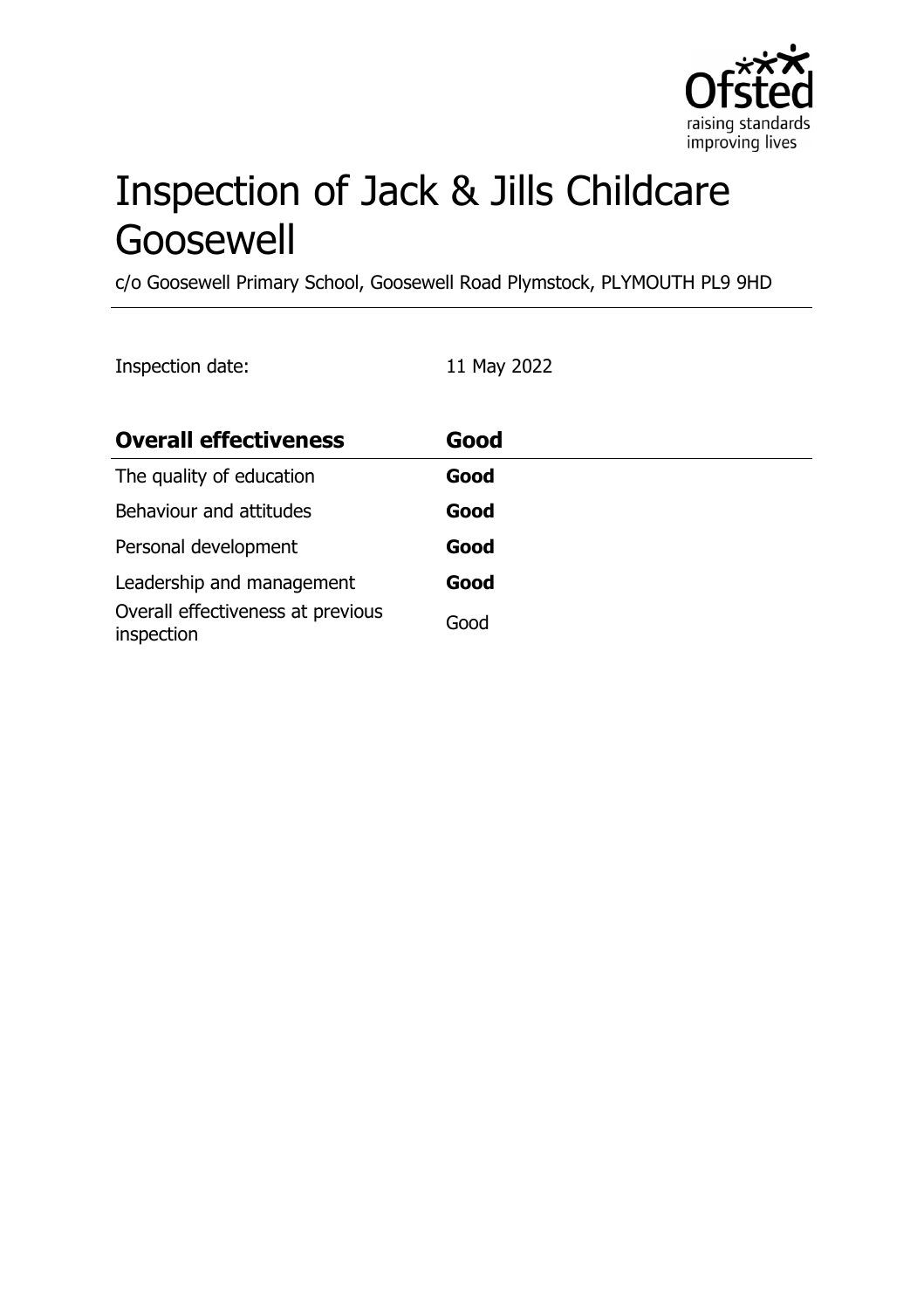

# **What is it like to attend this early years setting?**

### **The provision is good**

Children are happy and eager to attend the nursery; they settle quickly on arrival. The well-established staff team is friendly and welcoming. The staff have a lovely and considerate relationship with the children. They have a clear vision of what they would like the children to learn, and this supports children to be ready for school. Children have access to a variety of toys and activities. They are currently learning about minibeasts and participate in a bug hunt. They find different plastic creatures in the soil and look at them using magnifying glasses.

The children enjoy access to a secure garden area at different times throughout the day. They confidently put on their wellington boots and coats to have fun playing in the rain. The outdoor area has a section for planting and staff use this to support children to learn about growing vegetables and healthy eating. Children can make choices for themselves over what they would like for lunch. However, the options could be improved to support children eating more healthier. The children are well behaved. There are clear rules within the nursery that the children are encouraged to follow. Children have strong friendships. They comfortably chat to each other and use the home corner to develop their role play.

## **What does the early years setting do well and what does it need to do better?**

- $\blacksquare$  The manager and staff have a clear intent for what they want children to learn. They focus on children being ready for their next stage of going to school. The strong key-person system enables staff to know the children well. This supports staff to set next steps and ensure children make progress.
- Staff use targeted plans and resources for children undergoing assessment for special educational needs and/or disabilities, to ensure they make significant progress.
- $\blacksquare$  Children learn about the natural world. For example, they have caterpillars within the setting, as the children are learning about life cycles.
- $\blacksquare$  Staff provide good opportunities for children to develop an understanding of mathematical concepts. Children confidently count, compare, and use positional language while making spiders with dough.
- $\blacksquare$  Staff use rich vocabulary, such as when talking about cocoons and the symmetry of butterflies, to help develop children's language and communication. However, at times, staff miss opportunities to help some quieter children to develop their language further.
- $\blacksquare$  Children have opportunities for mark making and resources are constantly available to support this. Children make butterfly cards for their families and friends, discussing what messages they would like to send. This gives children a good understanding that text carries meaning.
- $\blacksquare$  The behaviour of the children is good. Staff recognise children's achievements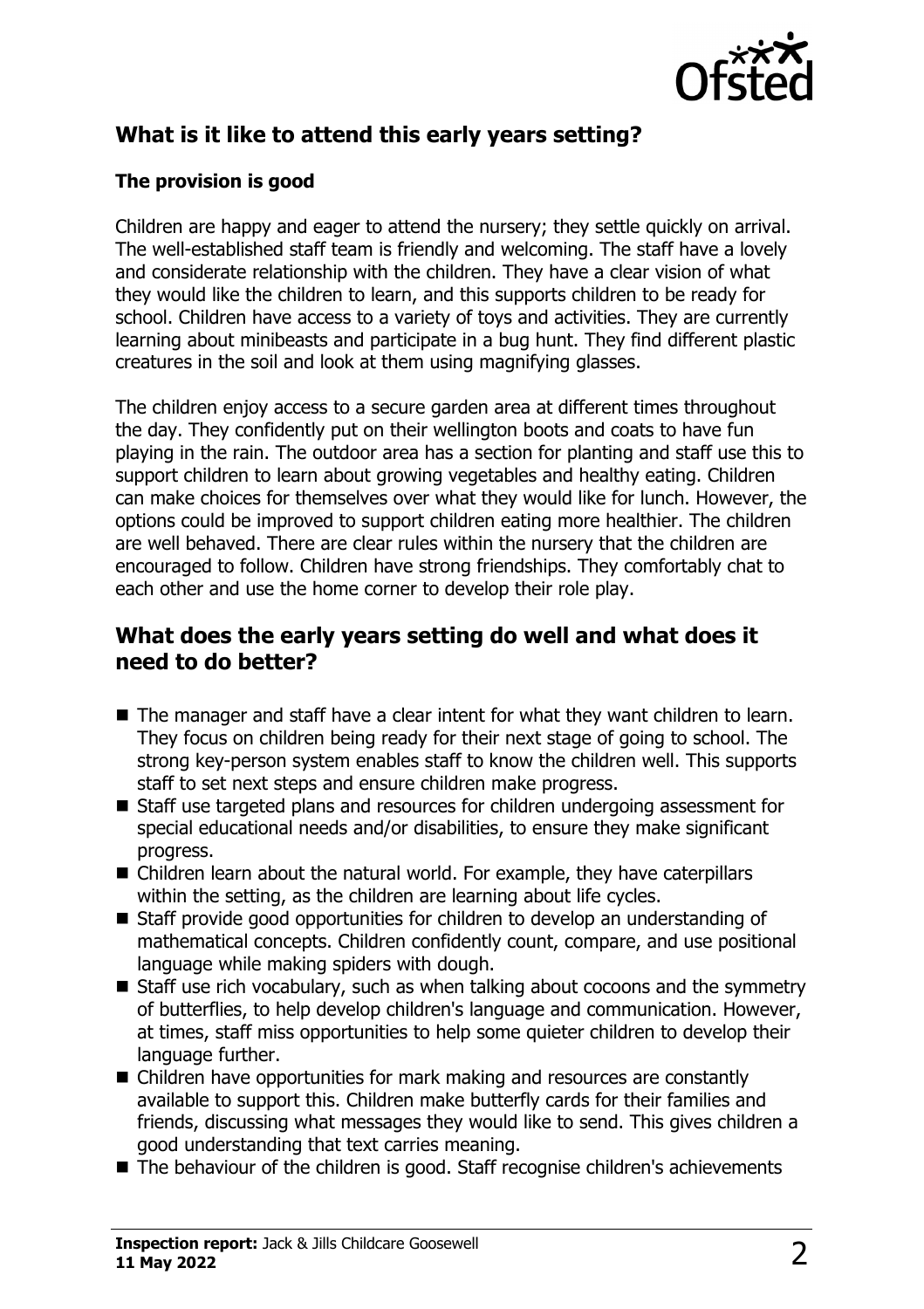

and give praise. This gives children an opportunity to be proud of what they can do and encourages positive behaviour.

- Children learn about self-care practices and personal independence; they brush their teeth as a group. Staff encourage them to be healthy, for example, through active play and growing vegetables to learn about healthy eating. However, staff do not always encourage children to eat healthy foods, such as fresh fruit and vegetables, at snack and mealtimes.
- $\blacksquare$  The parents have strong relationships with the staff and parents feel able to share information about their home life. This is particularly important as there are several military families that the setting supports. This helps staff to understand behaviours and offer appropriate support.
- Parents receive regular feedback about their children's development. The manager and staff team seek information from parents to ensure they can support the best possible outcomes for children in the setting.
- $\blacksquare$  The setting has a strong partnership with the school. They use the school hall for lunch and have access to the playground and field. This supports children to feel comfortable on transitioning to the school. The setting also uses the same phonics programme to ensure continuity in their learning.
- $\blacksquare$  Staff are well qualified. They have regular supervisions with the manager, where further training is considered. This supports the team to continue to develop their practice.
- Staff feel well supported and the manager ensures their workload is manageable. This results in the team genuinely enjoying their work at the setting. This shows in their positive attitude when interacting with the children.

## **Safeguarding**

The arrangements for safeguarding are effective.

The manager and staff have a clear understanding of how to keep children safe. All staff have knowledge of safeguarding issues, including 'Prevent' duty, female genital mutilation and what to do if they have concerns over a child. Staff are all trained in paediatric first aid. The manager ensures the building is safe and secure. The leaders follow a recruitment process to ensure staff are suitable for their roles. This includes ensuring all staff have a Disclosure and Barring Service check before they start. The manager completes an induction process to ensure new staff understand their roles and responsibilities.

## **What does the setting need to do to improve?**

#### **To further improve the quality of the early years provision, the provider should:**

- $\blacksquare$  develop staff interactions so that more quieter children are supported further in their language development
- support children to make more healthy choices around mealtimes.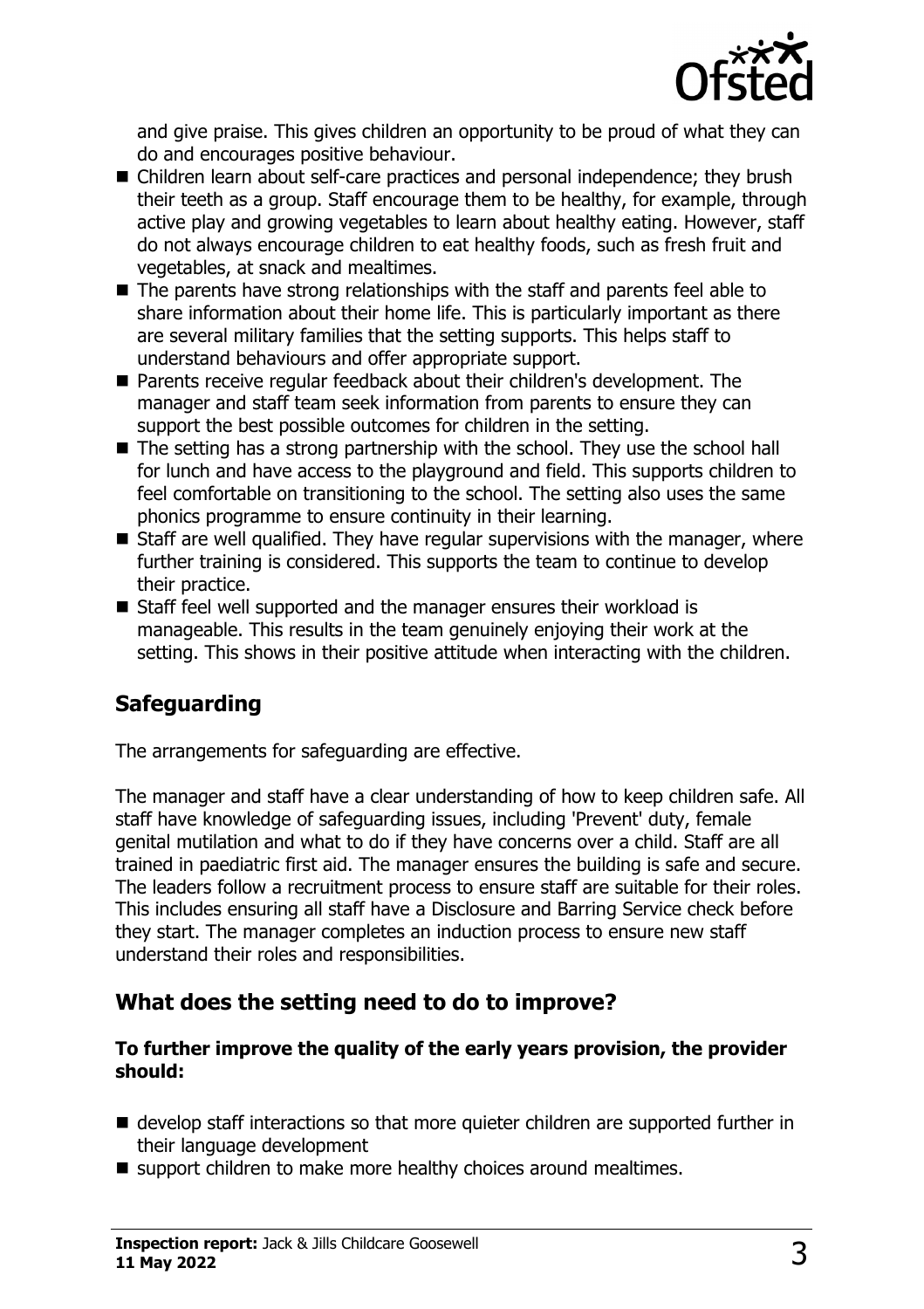

| <b>Setting details</b>                              |                                                                              |
|-----------------------------------------------------|------------------------------------------------------------------------------|
| Unique reference number                             | EY449203                                                                     |
| <b>Local authority</b>                              | Plymouth                                                                     |
| <b>Inspection number</b>                            | 10233840                                                                     |
| <b>Type of provision</b>                            | Childcare on non-domestic premises                                           |
| <b>Registers</b>                                    | Early Years Register, Compulsory Childcare<br>Register                       |
| Day care type                                       | Full day care                                                                |
| Age range of children at time of<br>inspection      | $3$ to 4                                                                     |
| <b>Total number of places</b>                       | 25                                                                           |
| Number of children on roll                          | 20                                                                           |
| Name of registered person                           | The Royal Naval Pre School Learning<br>Organisation (Western Area) Committee |
| <b>Registered person unique</b><br>reference number | RP904044                                                                     |
| <b>Telephone number</b>                             | 01752 403394                                                                 |
| Date of previous inspection                         | 19 September 2016                                                            |

## **Information about this early years setting**

Jack and Jill's Childcare Goosewell registered in 2012. It is located in Plymouth, Devon. The nursery is open each weekday from 9am to 3pm, term time only. There are four qualified members of staff that hold a relevant qualification at level 3 or above. The nursery receives funding to provide free early education for children aged three and four years.

### **Information about this inspection**

**Inspector** Sharon Elliott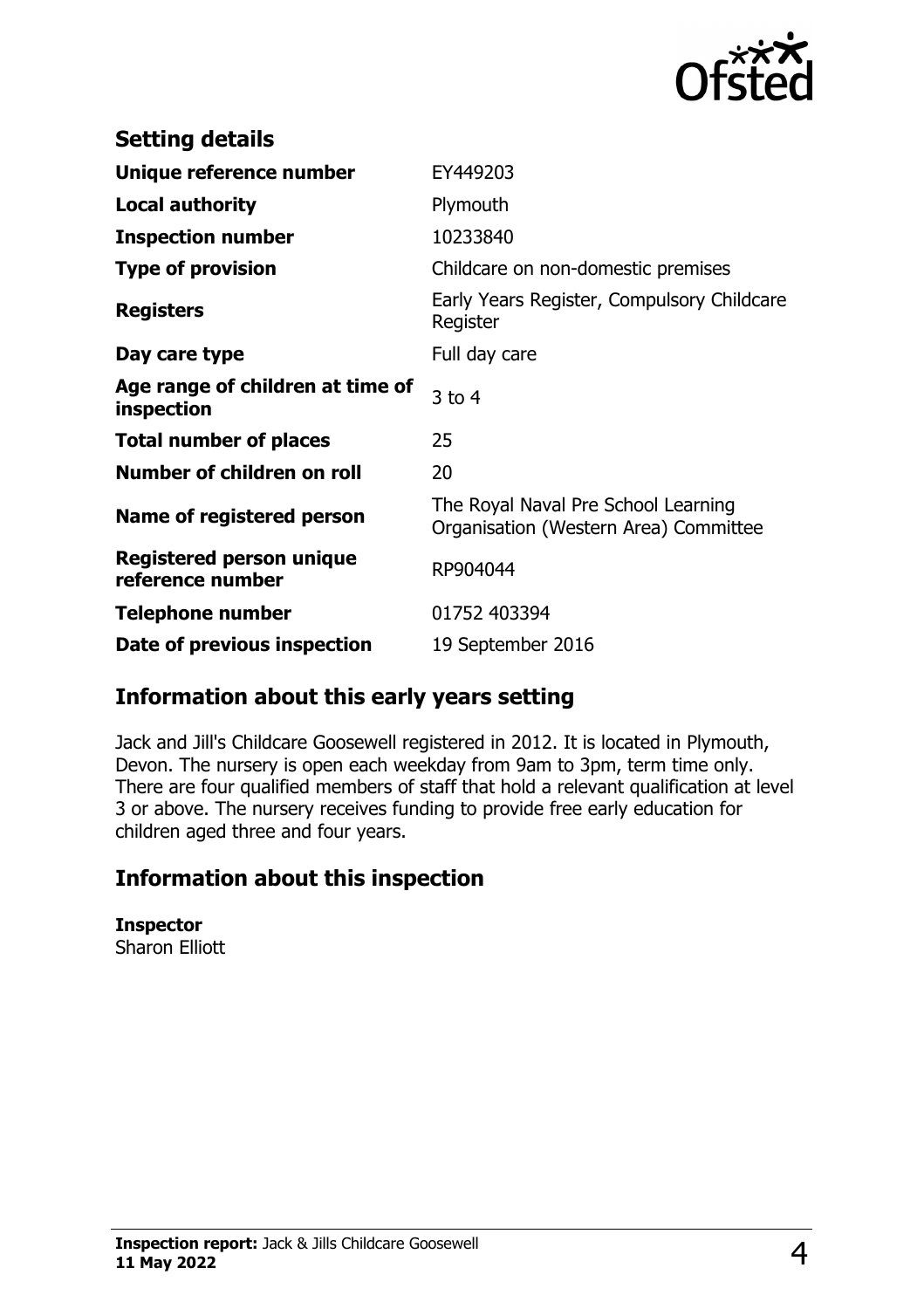

#### **Inspection activities**

- $\blacksquare$  This was the first routine inspection the provider received since the COVID-19 pandemic began. The inspector discussed the impact of the pandemic with the provider and has taken that into account in her evaluation of the setting.
- $\blacksquare$  The manager and the inspector went on a learning walk and discussed how the early years provision and curriculum is organised.
- $\blacksquare$  The inspector observed staff teaching practice and reflected on the quality of education.
- The manager and inspector completed an observation and then evaluated the activity together.
- $\blacksquare$  The inspector spoke with children to gather their views about the setting.
- $\blacksquare$  The manager discussed leadership of the setting with the inspector.
- $\blacksquare$  The inspector spoke to parents to gather their views of the setting.

We carried out this inspection under sections 49 and 50 of the Childcare Act 2006 on the quality and standards of provision that is registered on the Early Years Register. The registered person must ensure that this provision complies with the statutory framework for children's learning, development and care, known as the early years foundation stage.

If you are not happy with the inspection or the report, you can [complain to Ofsted](http://www.gov.uk/complain-ofsted-report).